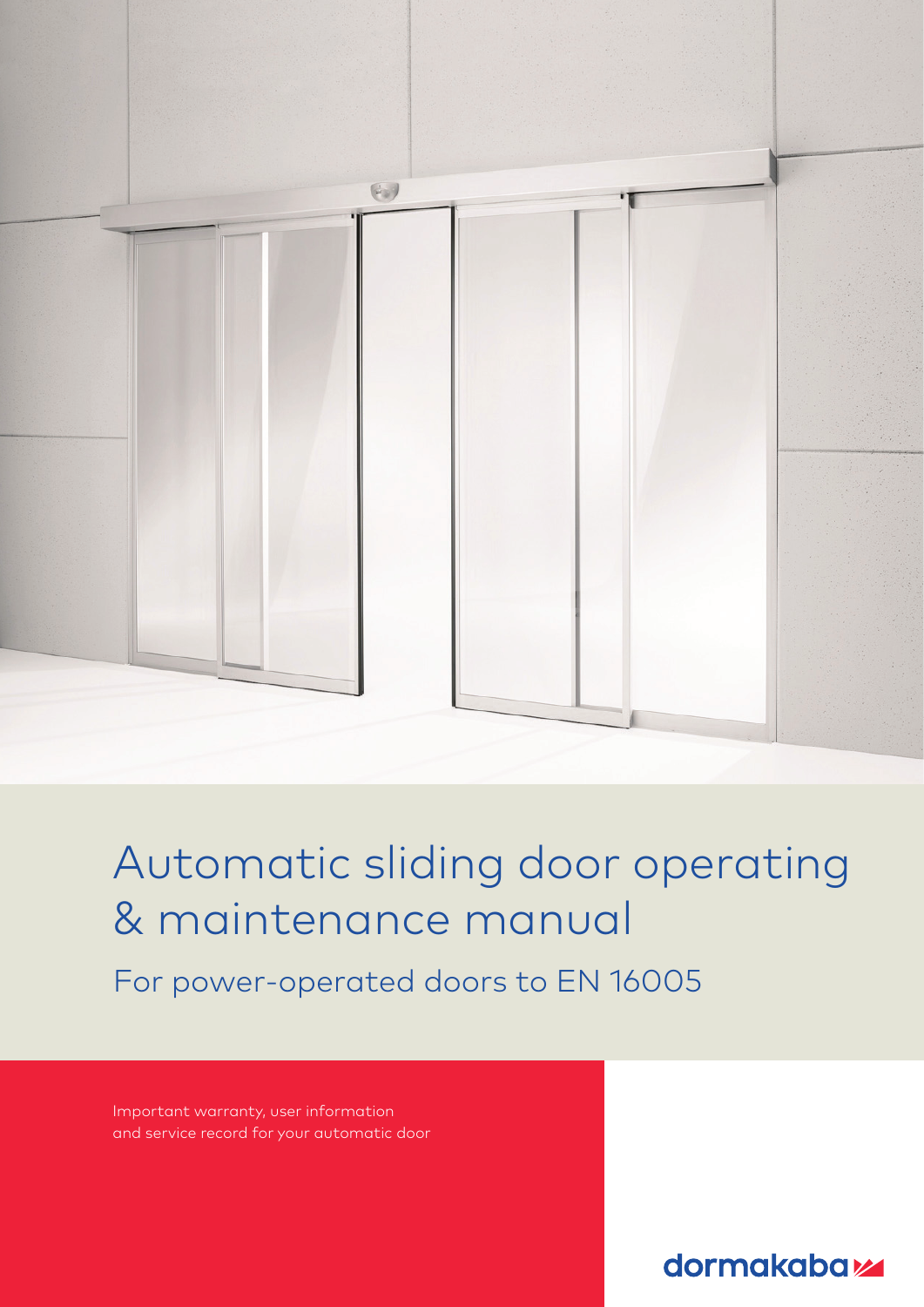### **Contents**

| Service and maintenance                   |           |
|-------------------------------------------|-----------|
| <b>Warranty statement</b>                 | 3         |
| Door system data                          | 4         |
| <b>Report for initial inspection</b>      | 5         |
| User guide                                | $6 - 7$   |
| First entry last exit procedure           | 8         |
| (if fitted)                               |           |
| <b>Daily Checks</b>                       | 9         |
| <b>Reqular inspection and maintenance</b> | 10        |
| <b>Inspection reports</b>                 | $11 - 15$ |

### **Service and maintenance**

#### **Why the necessity?**

All doors, whether manual or automatic, are complex components subject to punishing wear and tear. Therefore to ensure that they continue to function properly, regular service and maintenance is imperative.

Regular door maintenance helps prevent accidents, reduces breakdowns and the accompanying inconvenience, and prolongs the life of the door operator.

There are also legal implications regarding the servicing of all door types which must be adhered to, to ensure the safety of users at all times. All safety requirements for power operated doors are stipulated in EN 16005:2012 Power operated pedestrian doorsets - Safety in use. All dormakaba service engineers are trained to comply with this standard through the Automatic Door Suppliers Association (ADSA) examination of competency.

dormakaba provides a tailored, local resource for the servicing and maintenance of all brands of:

- **•** automatic swing
- **•** sliding and revolving doors
- **•** manual doors
- **•** fire doors
- **•** access control systems
- **•** industrial doors
- **•** roller shutters
- **•** gates & barriers

For more information visit www.dormakaba.com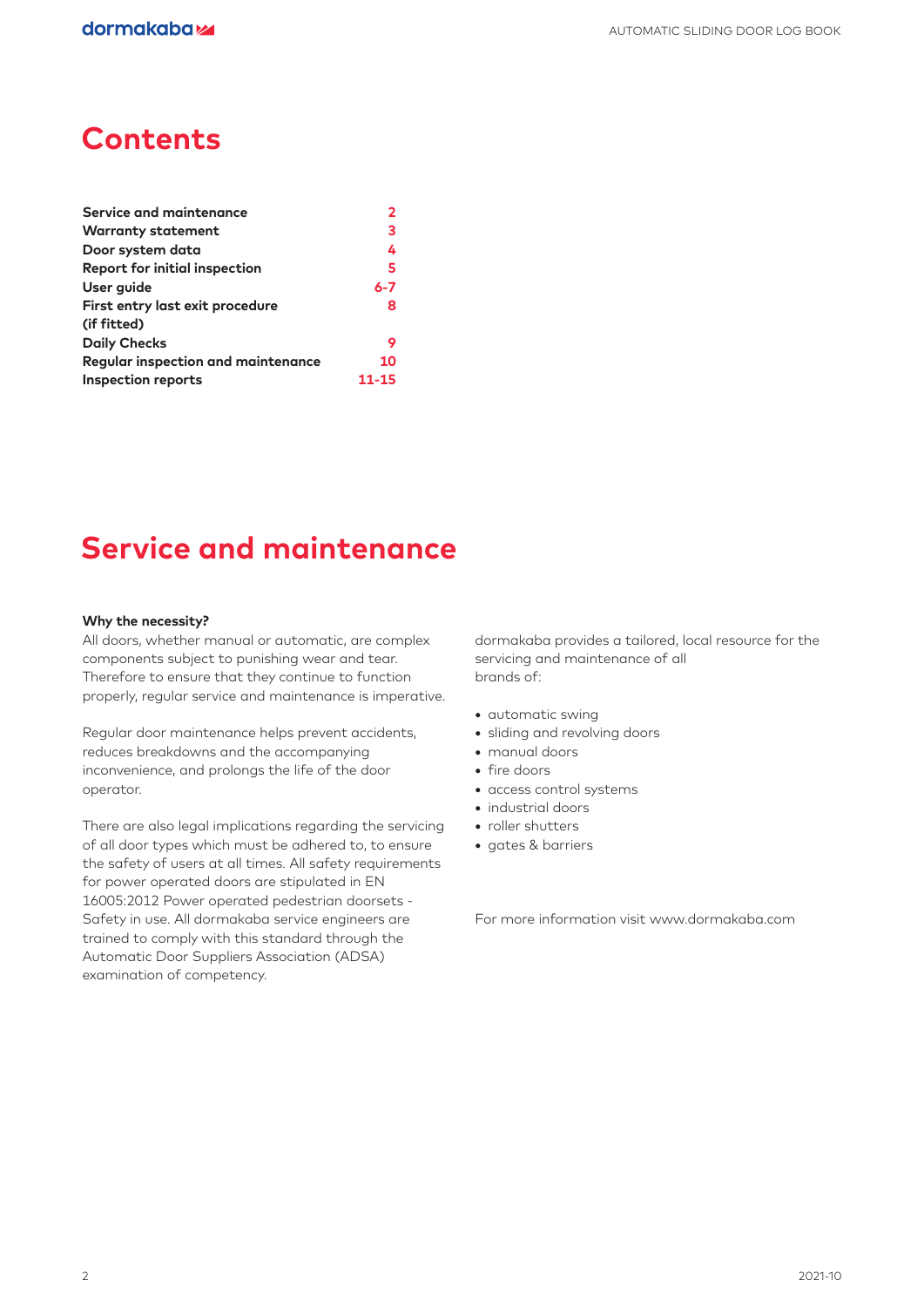### **Warranty statement**

Thank you for purchasing a dormakaba product which has been designed and manufactured to provide many year's problem-free operation.

All products sold by Dorma UK Ltd are warranted against defect in materials and workmanship for a period of 12 months from the date of purchase on a return to factory basis.

If you believe this product has a defect or has failed during normal use within the warranty period, please contact the authorised agent from whom you bought the product and who will make arrangements for its return.

Alternatively, if your product was installed by dormakaba please contact us directly as detailed below to discuss the return of the unit, with the product serial number. dormakaba standard terms and conditions will apply at all times and are available on request.

### Limitations

This warranty does not apply to defects resulting from Customer actions, such as mishandling, improper installation, operation outside of design limits, misapplication, attempted repair, or unauthorized modification.

Any additional warranty provided by the selling agent does not imply or transfer any additional obligation to dormakaba regarding this product.

dormakaba standard terms and conditions will apply at all times and are available on request.

dormakaba are not liable for the consequences of any third party claim on its products, which are sold in the knowledge that installation is carried out by competent staff and maintained in accordance with current safety standards.

### Service and maintenance

Please note the legal implications regarding the installation and servicing of automatic doors which must be adhered to, so as to ensure the safety of users at all times as stipulated in EN 16005:2012 Power operated pedestrian doorsets – Safety in use.

### Product registration

Any decision to register your product does not affect your statutory rights under the UK Sale of Goods Act 1979.

If you would like to register your product with dormakaba please visit www.dormakaba.com Alternatively, you can contact the dormakaba UK Service Hotline on:

**0800 212 380 service.uk@dormakaba.com www.dormakaba.com**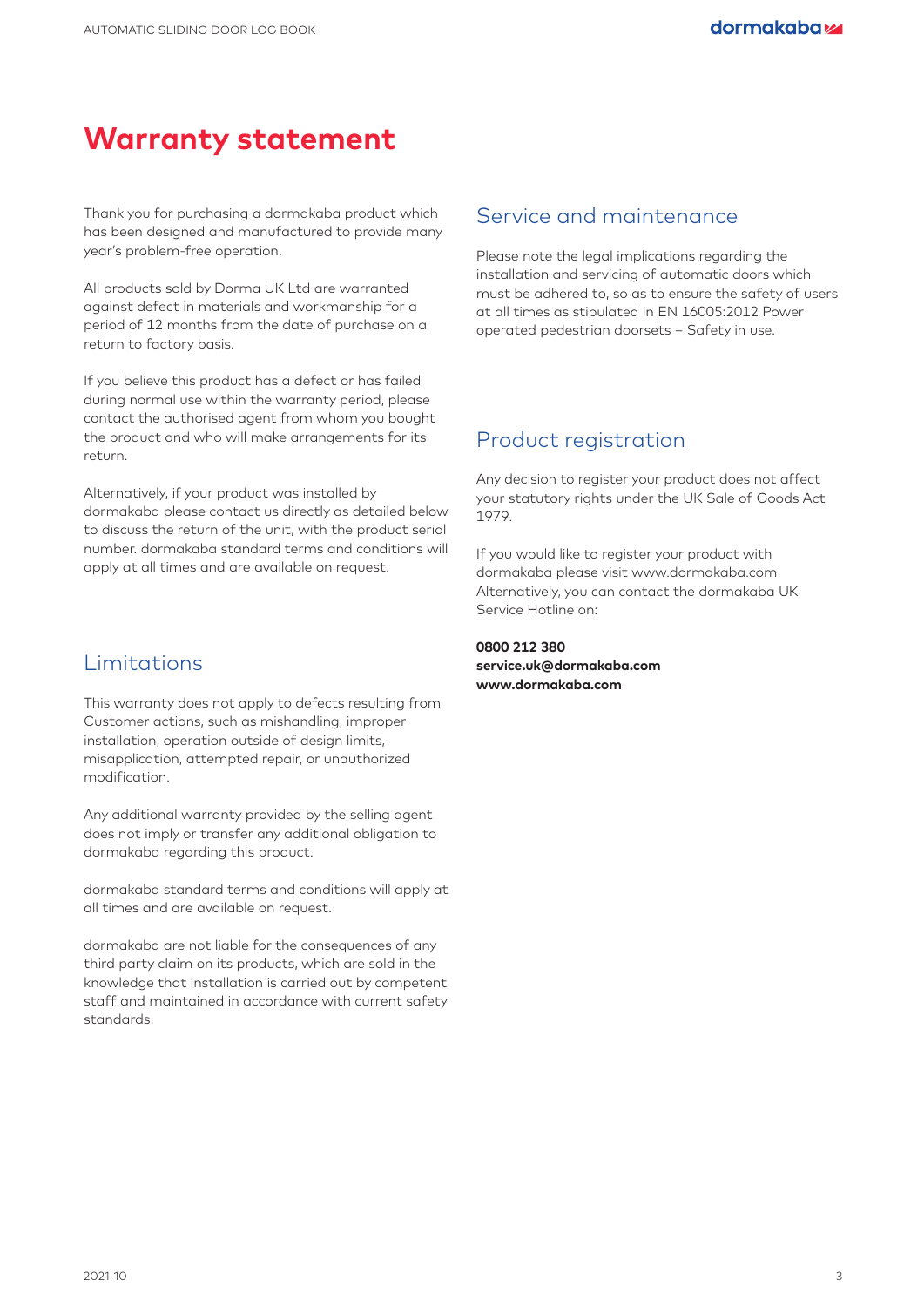## Door system data

In order that an automatic door operator may comply with the requirements of EN16005:2012 a risk assessment should be carried out prior to installation which assesses the risk to users. It is the responsibility of the installer to ensure that a door system is compliant.

| To be completed by a qualified technician at installation             |
|-----------------------------------------------------------------------|
| Manufacturer: DORMA UK Ltd, Wilbury Way, Hitchin, SG4 OAB             |
| Type of operator/door: Sliding Door                                   |
| To be completed by a qualified technician at installation             |
| Product name: ES200 / BST / CS80 MAGNEO / Other (please state below): |
|                                                                       |
|                                                                       |
|                                                                       |
|                                                                       |
|                                                                       |
| Installed by: DORMA UK Ltd / Other (please state company)             |
|                                                                       |
|                                                                       |

#### Additional information: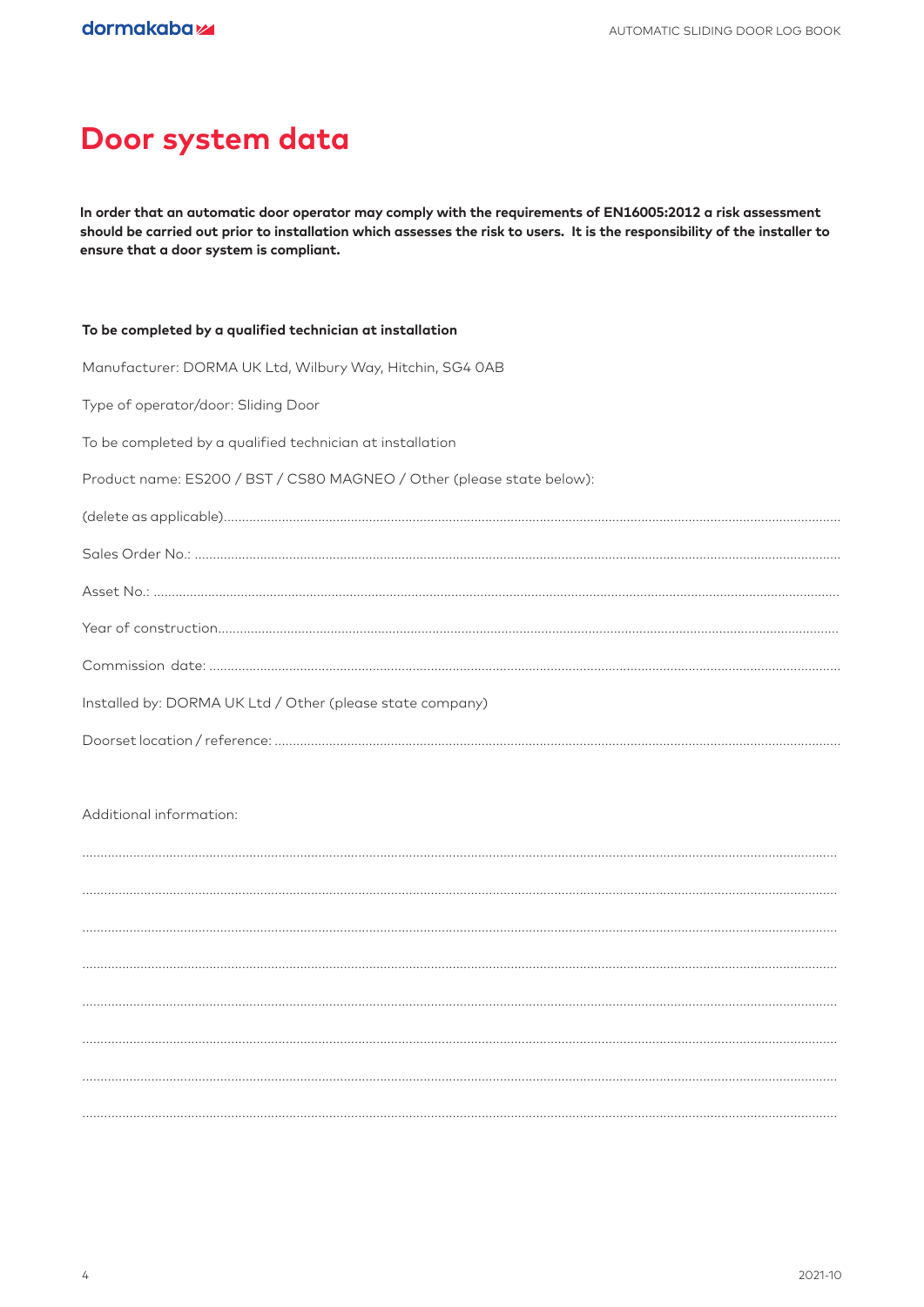## **Report for initial inspection**

#### **To be completed by a qualified technician at installation**

The following list of components and functions to be inspected is only a reference and shall help the inspector during inspection. From case to case, the inspection can be more or less comprehensive. In principle, the inspector has to perform a visual inspection and functional tests to check the system for completeness. In addition, the system status and the efficiency of the components and the respective safety equipment require inspection. Please consider the separate inspection instructions supplied with the individual door types.

#### **3.1 General**

- **•** Functionality of door system
- **•** Proper mounting
- **•** Connections/Power supply
- **•** Guide rails and base sections
- **•** Force transmission/Incremental encoder
- **•** Bearings
- **•** Glazing, Cover
- **•** Coating, Corrosion protection
- **•** All documentation complete

#### **3.2 Check safety equipment according to risk assessment to EN 16005**

- **•** Finger protection (crushing, shearing and drawing in)
- **•** Safety sensors/Sensor monitoring
- **•** Reversing/Stop equipment
- **•** Safety screen
- **•** Safety contact strips (SCS)
- **•** Force limitation
- **•** Emergency pushbuttons
- **•** Safety sensors
- Fire alarm connection
- Batteries

#### **3.3 Control elements**

- **•** Pushbuttons/switches
- **•** Contact mats
- **•** Radio controls/Remote controls
- **•** Card readers
- **•** Motion detectors

#### **3.4 Function**

- **•** Friction clutch
- **•** NC contact (limit switch)
- **•** NO contact (limit switch)
- **•** Locking device, Deactivation
- **•** Deactivation of safety equipment
- **•** Emergency manual operation
- **•** Emergency Opening/Rubber cord/ Auxiliary drive
- **3.5 Check door system for proper functioning in all operation modes •** OFF
	-
	- **•** AUTOMATIC
	- **•** PERMANENT OPEN
	- **•** PARTIAL OPEN
	- **•** EXIT ONLY
	- **•** LOCKING DEVICES

Date of inspection:.

Name of inspector (in block letters): ......................................................................................................................... (Qualified technician)

**Note:** The safety compliance of an automatic door system is dependent on the appropriate choice and combination of other safety equipment with the operator and must be assessed as the whole system.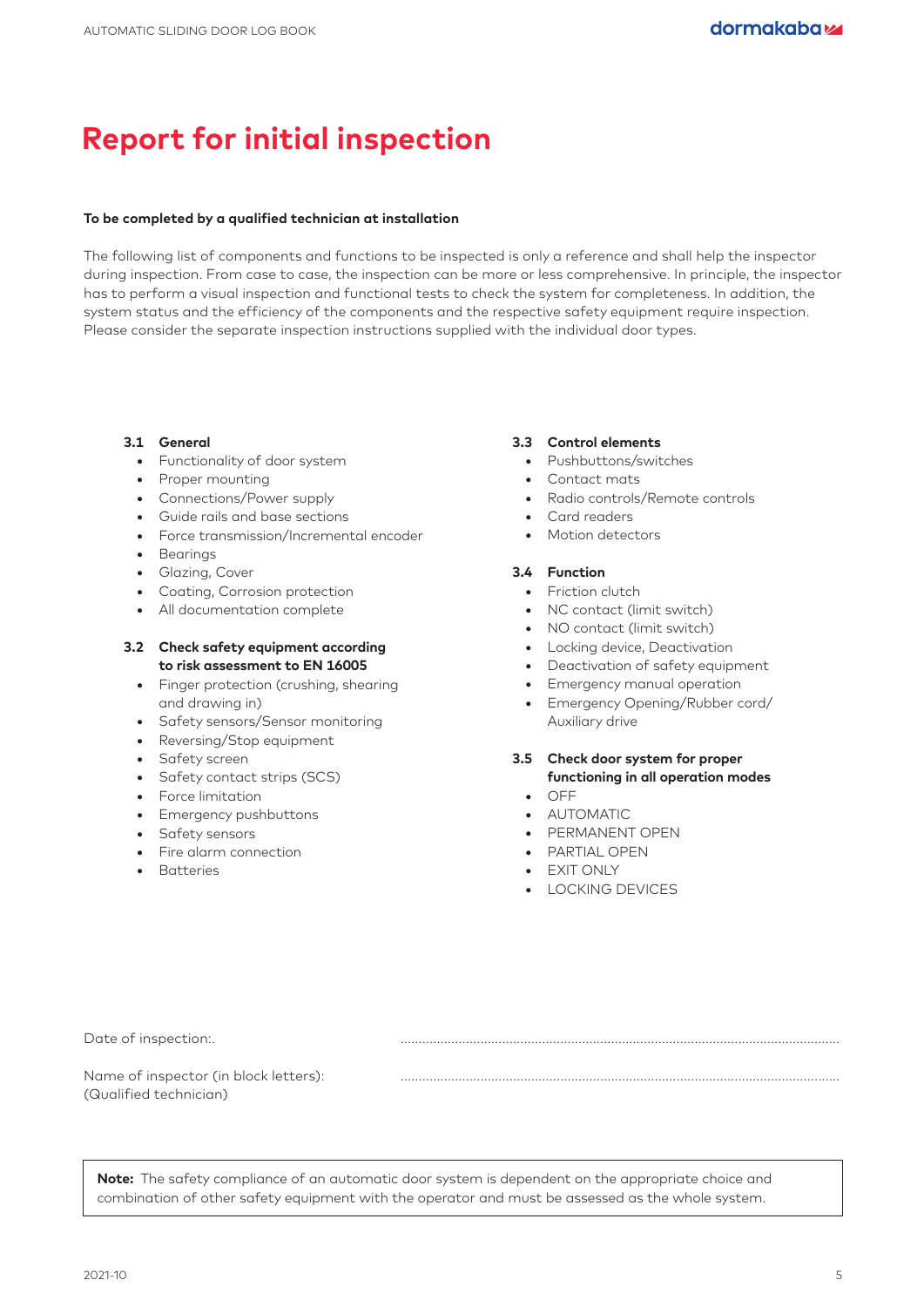## **User guide**

### Old Program Switch New Program Switch



### **Program switch settings: Program switch settings:**

**Old New**  $(1)$   $H$   $($   $)$   $\cap$  **OFF Old New**  $\circlearrowleft$  + +  $\mid$   $\sqcup$   $\mid$   $\cdots$ **Old New**







The unit is switched off. In the case of units with the optional locking mechanism, the door is electromechanically locked.

Door may be opened using first entry - last exit switches if fitted.

If a person or object comes within range of the radar detectors, the door opens to full opening width and closes at the end of the preset hold-open time.

The external sensor is deactivated, the door may only be used from the inside (e.g. one way function on close of business).

If a person or object comes within range of the internal sensor, presence sensors or light barriers, the door opens to its full opening width and closes the end of the preset hold-open time.

The operator can be programmed to lock or unlock in the 'EXIT ONLY' position by a dormakaba Service engineer.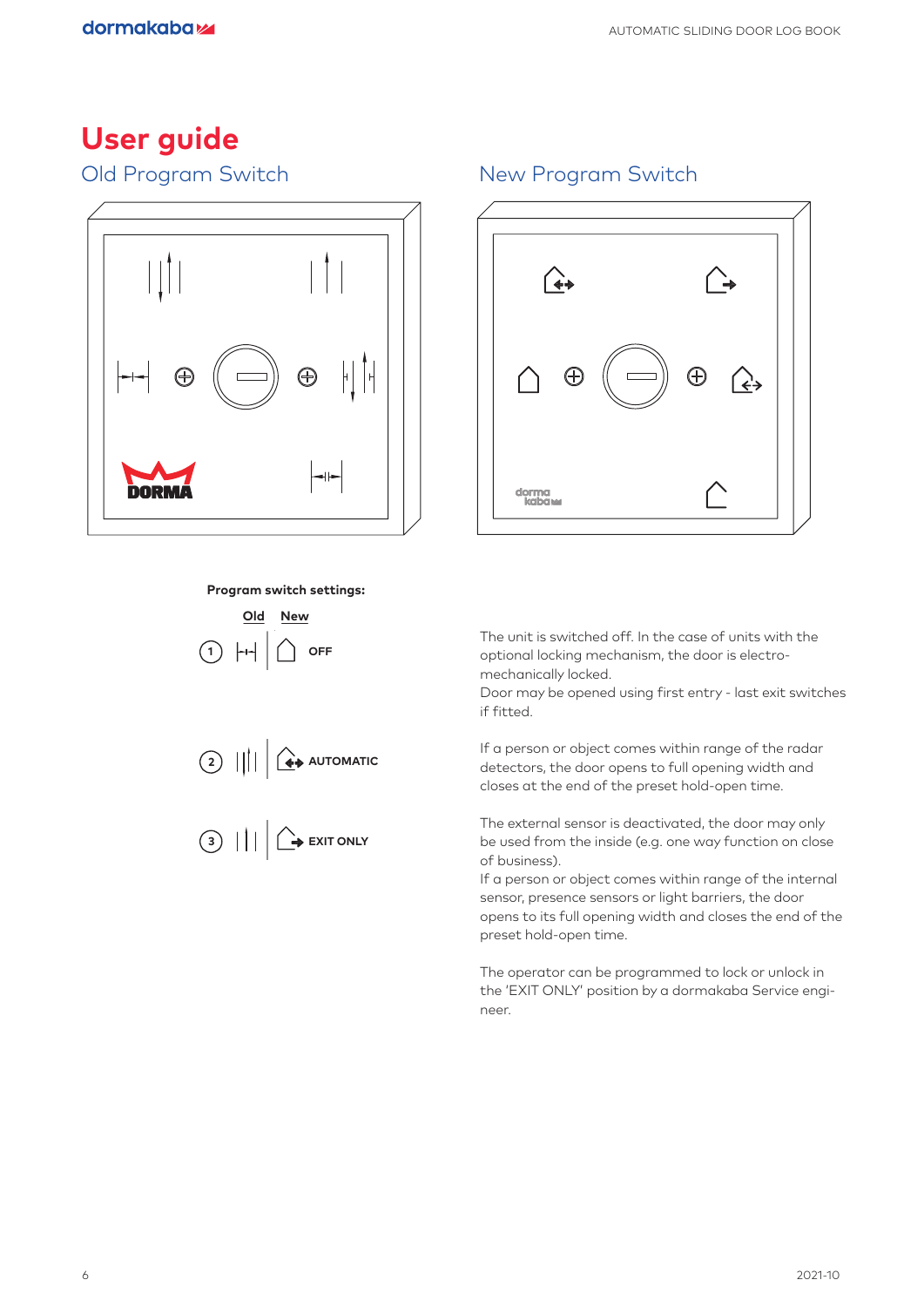

If a person or object comes within range of the detectors or presence sensor, the door opens to the preset partial opening width and closes at the end of the preset hold-open time.

The opening width of the door can be adjusted individually. To do this:

- . Close the door using the OFF switch setting
- . Set the program switch to PERMANENTLY OPEN
- . The door opens at low (check) speed
- . As soon as the door reaches the desired partial opening width, set the program switch to PARTIAL OPENING
- . The door stops and the control unit stores the desired position
- . The door commences a closing cycle

The door opens in check speed to its full opening width and remains in the position until another function is selected.

#### **In the event of power failure**

- . If the program switch is in the AUTOMATIC position, the door will fail open
- . If the program switch is in the OFF position, the door will remain closed To open the door, turn the program switch to AUTOMATIC. After a short delay the door will open at reduce speed and remain open until power is restored or the program switch is turned to Off.
- . Alternatively, if FIRST ENTRY LAST EXIT is fitted, operate button once or key once to open the door. To close the door, operate either button or key once.

This sequence can be carried out as required until power is restored.

 $(5)$   $+$ **PERMANENTLY OPEN**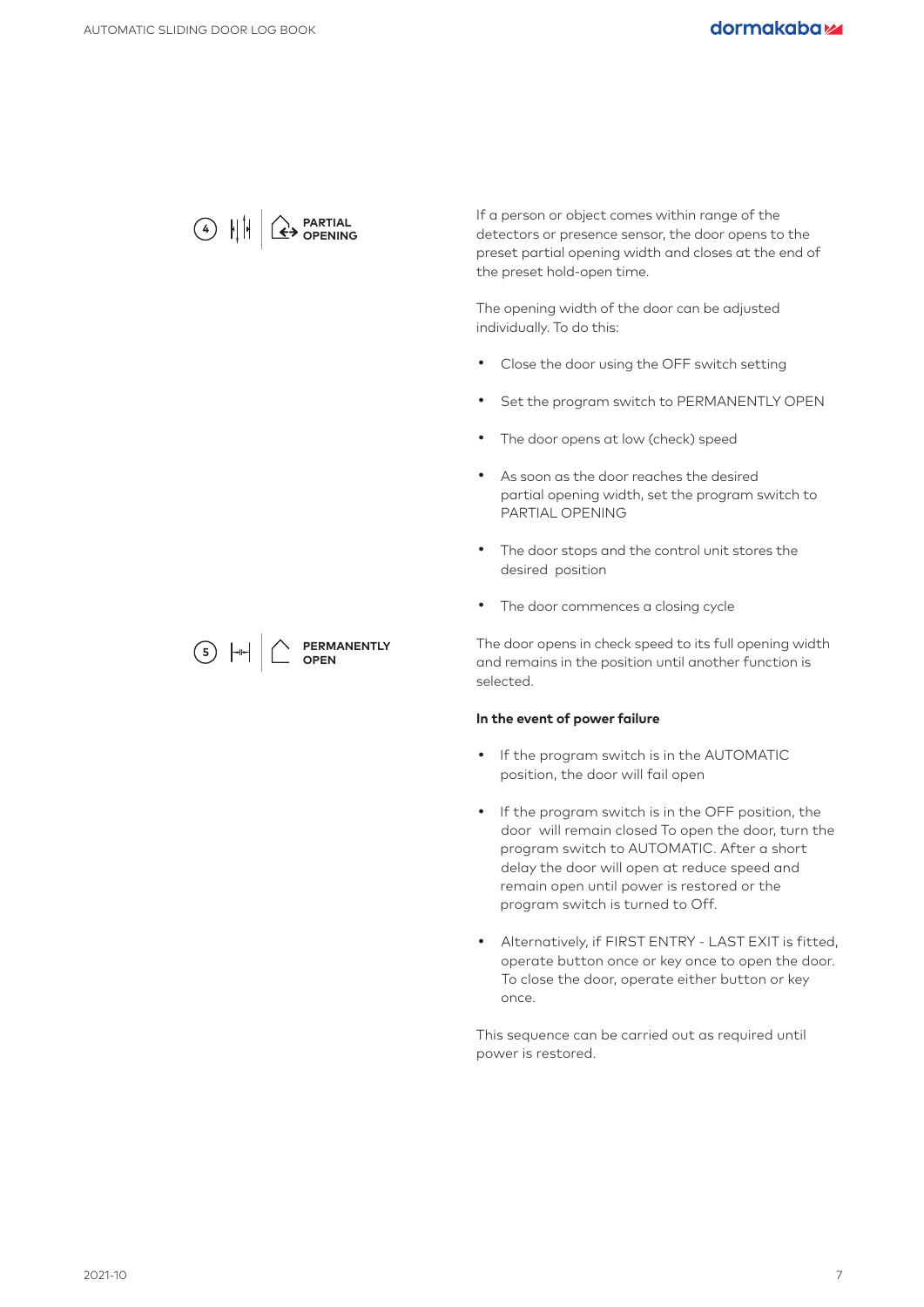# **First entry last exit procedure (if fitted)**

The purpose of this system is to allow an opening of the door when the Program Switch is in the OFF position and the sensors are not operable.

This means that people should not open or close the door MANUALLY which could result in a major failure of the operator and potentially damage components.

There will be a GREEN BUTTON near to the door on the inside of the building.



### To EXIT the building:

- 1. Turn the program switch to the OFF position and let the door close (stand away from the door to ensure the sensor does not detect you).
- 2. Set the building alarm (if you have one)
- 3. Operate the GREEN BUTTON to open the door
- 4. Exit and allow the door to close (stand away from the door to ensure the sensor does not detect you), then lock the door in the centre with the key when closed.



### To ENTER the building:

There will be a KEY SWITCH or other access control near to the door on the outside of the building

- 1. Unlock the door, before using the KEY SWITCH
- 2. Operate the key switch on the outside of the building, this will open the door
- 3. Enter the building (stand away from the door to ensure the sensor does not detect you), the door will then close behind you
- 4. Turn off the building alarm (if you have one)
- 5. Put the program switch into the required position, or leave it in the OFF position
- 6. If required to admit staff members before opening hours, simply press the GREEN BUTTON. The door will open then re-close.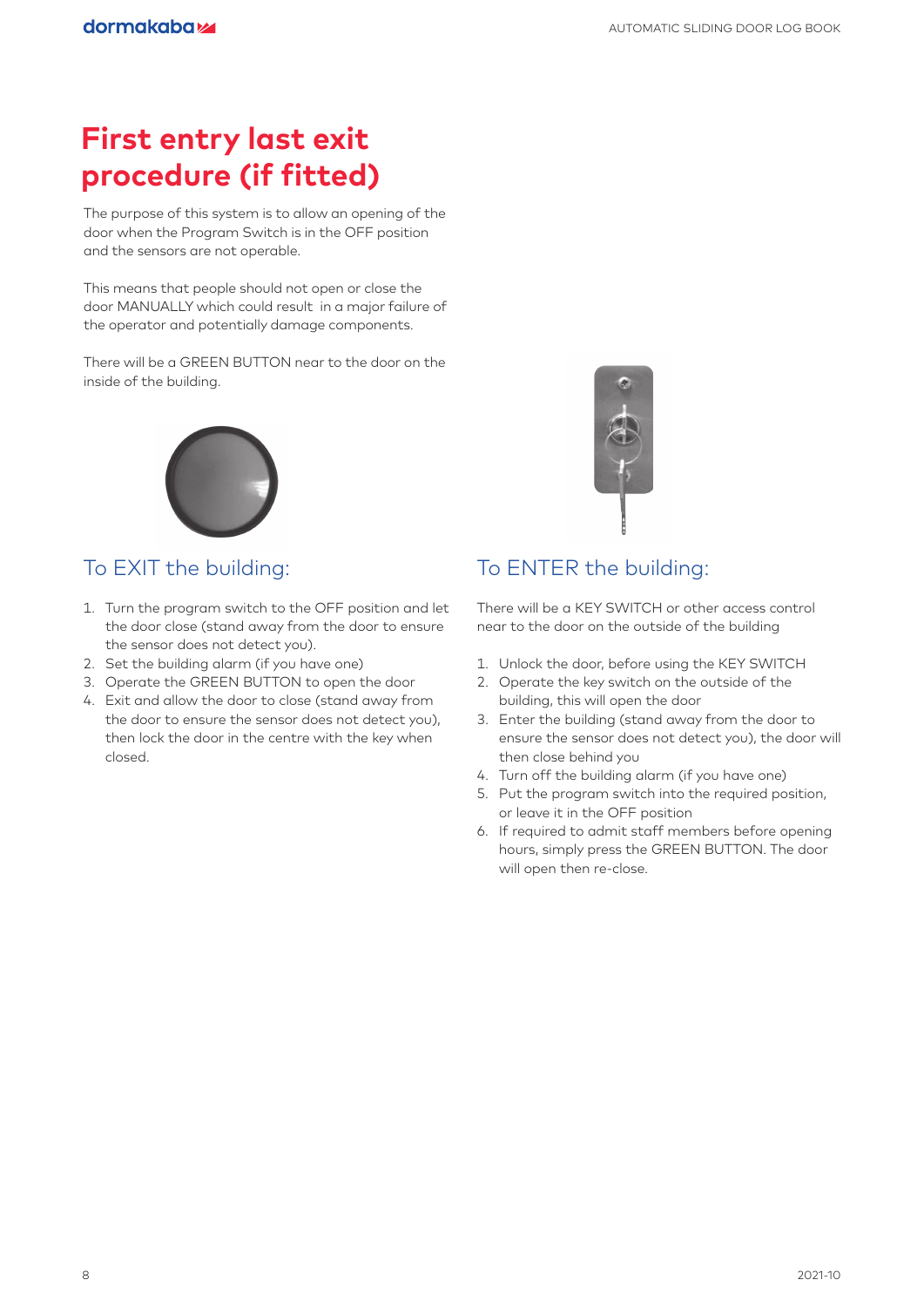## **Daily checks facility operator**

#### **A safety check should be performed daily by the facility operator on each automatic door.**

#### **Activation**

Walk toward the door at a normal pace. The door should start opening before you reach a minimum of 1000mm from the door. If the door is an escape route, a minimum of 1500mm applies in the direction of escape.

Repeat for the other side if the door has two-way operation.

#### **Safety**

Note: In order to test the safety sensors we recommend using an approved test object measuring 200mm x 300mm x 700mm high to test the door safety as detailed in EN16005.

Activate the door to open, place the test object in the threshold, move away from the threshold and verify that the door stays open.

Remove the test object from threshold area, after a short time delay the door should close.

For sensors covering the area of door travel, place the test object directly beneath the sensor. When activated, the door should open at reduced speed.

#### **Low Energy Sliding Doors (CS80 Magneo only)**

- May not be fitted with safety devices as described above
- Often have manual activation devices
- Travel at lower speeds with lower force
- In the opening direction will stop when obstructed and continue after the obstruction is removed
- In the closing direction will reverse open when obstructed

#### **General Observations**

- Check the door area does not present tripping or slipping hazards
- Check all door panels for broken/cracked glass
- Check all doors have correct warning and information signs displayed
- Check the position and security of screens & barriers
- Check operation of manual or remote activation, or emergency stop button if fitted
- Check for distractions and obstructions in the vicinity of the doors
- Check all equipment and cabling is securely fixed

If you have questions about any of the above items, please contact dormakaba UK Service. Safety devices for all doors should be checked by an ADSA qualified technician at least once a year.

**If you have a problem you cannot correct, turn off the door and call your local dormakaba on 0800 212 3800.**





ADSA Occupier Safety Check Videos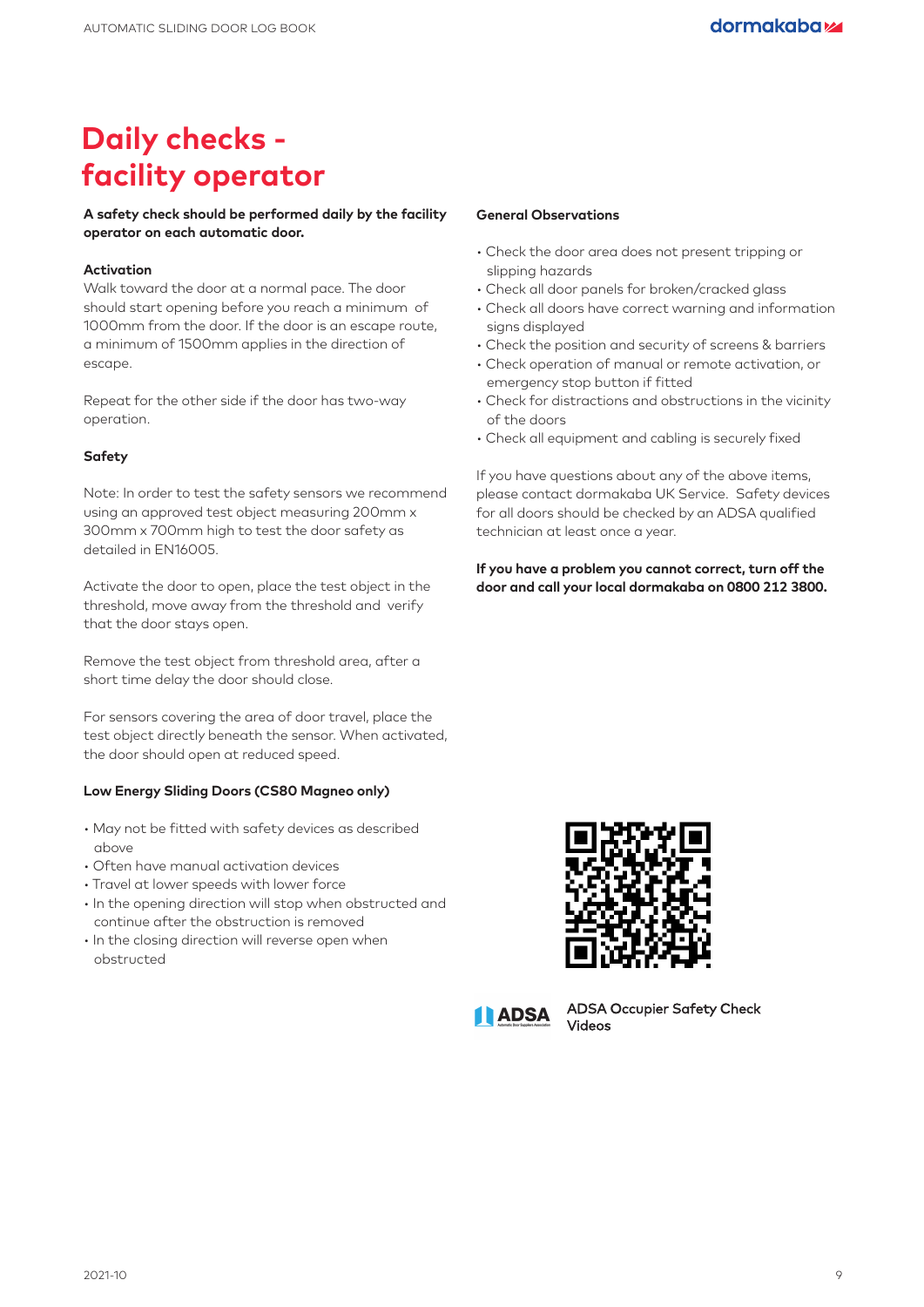## **Regular inspection and maintenance**

#### **To be undertaken by a qualified technician.**

The following list describes what has to be done during the maintenance of dormakaba door systems. Always consider the mounting and operation instructions during maintenance.

Please observe the requirements for fire doors, emergency exits and escape routes during inspection, if applicable. The current state of technology has to be taken into consideration when assessing the door system with regard to safety-related questions.

Note down any safety-relevant error/deficit in the log book and on the performance sheet. **The inspector must note down the scope, results and date of the inspections and the facility operator has to keep these documents for at least one year.**

#### **ES/CS complete door systems (sliding doors)**

- 1. Clean and check the track section, retension/ repair/replace as required
- 2. Check toothed belt and retension/replace as required
- 3. Check escape route function of escape route systems (check rubber cord and retension/replace as required)
- 4. Check door suspension and adjust/repair/replace as required
- 5. Check floor guide and adjust/repair/replace as required
- 6. Check all fixing components and retension as required
- 7. Check all settings and readjust as required
- 8. Check all safety equipment and adjust/repair/ replace as required
- 9. Check and reaadjust all safety clearances as required (finger protection, crushing and shearing edges, drawing-in)
- 10. Check all control elements and adjust/repair/ replace as required
- 11. Check wear parts such as toothed belt, motor, pulley and locking device once a year and replace as required (see complete wear part list)
- 12. Write down inspection and maintenance report the log book

 **Please note we recommend that sliding doors which are emergency exits or escape routes are inspected twice a year**

13. Replace rechargeable battery packs approximately every two years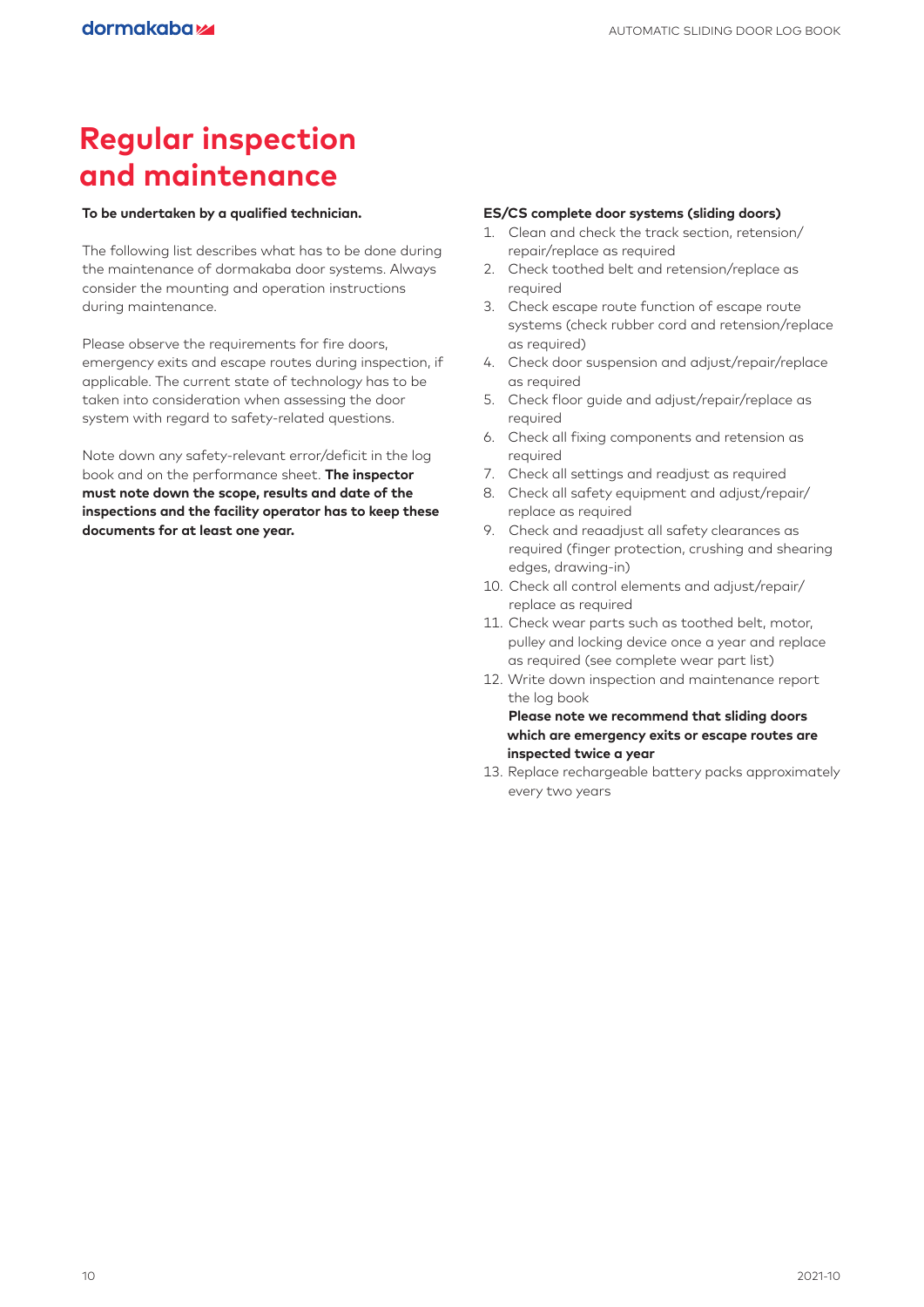## **Inspection reports**

The **facilities operator** should ensure that this log book is available for the qualified technician on his arrival at site. If it is not available then it is the responsibility of the **facilities operator** to record the visit.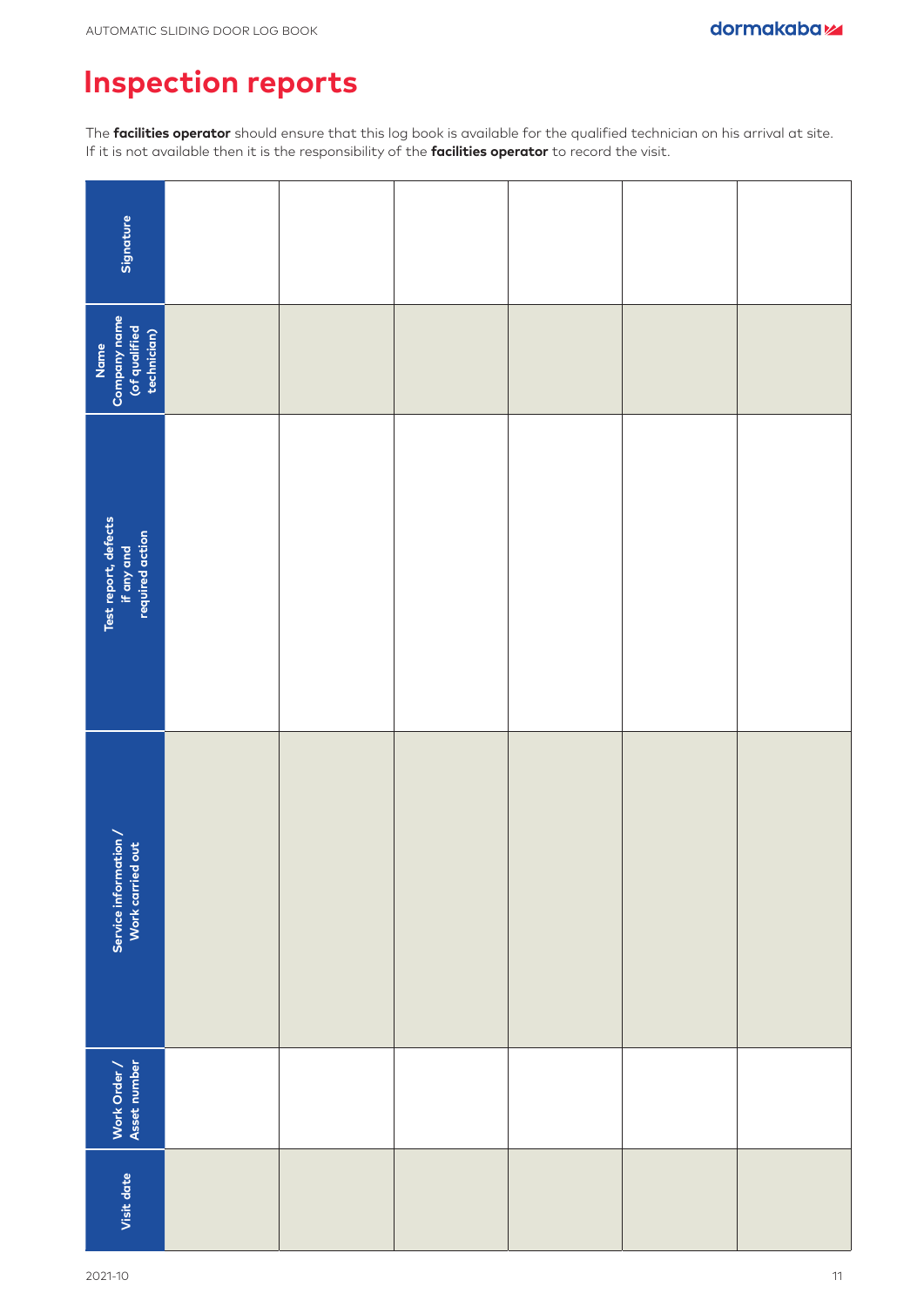| dormakabaz                                     |  |  |  |  |  |  |
|------------------------------------------------|--|--|--|--|--|--|
| Signature                                      |  |  |  |  |  |  |
| npany name<br>f qualified<br>chnician)<br>Name |  |  |  |  |  |  |

| Signature                                             |  |  |         |
|-------------------------------------------------------|--|--|---------|
| Name<br>Company name<br>(of qualified<br>technician)  |  |  |         |
| Test report, defects<br>if any and<br>required action |  |  |         |
| Service information /<br>Work carried out             |  |  |         |
| Work Order /<br>Asset number                          |  |  |         |
| Visit date                                            |  |  |         |
| 12                                                    |  |  | 2021-10 |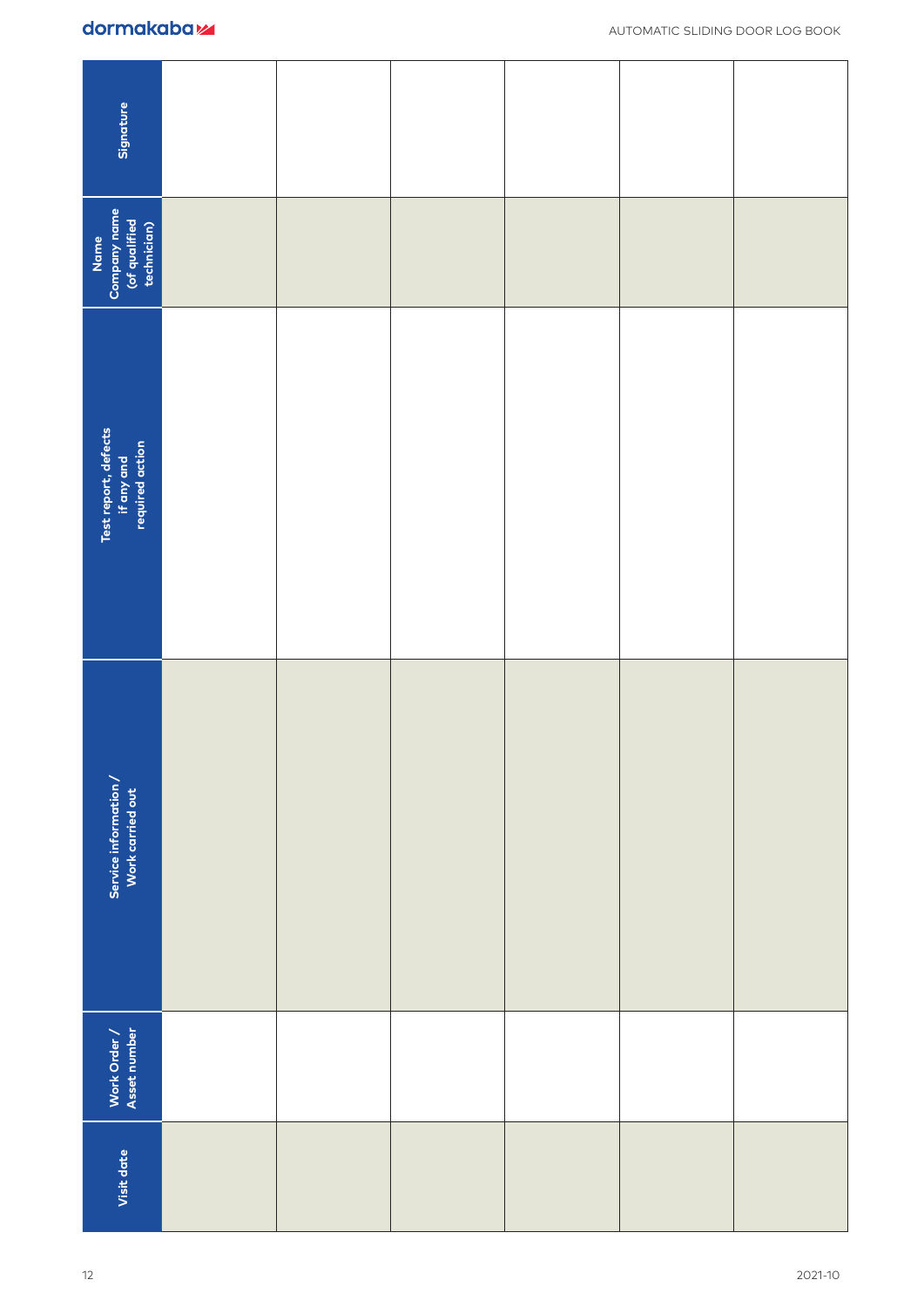| Signature                                             |  |  |    |
|-------------------------------------------------------|--|--|----|
| Company name<br>(of qualified<br>technician)<br>Name  |  |  |    |
| Test report, defects<br>if any and<br>required action |  |  |    |
| Service information /<br>Work carried out             |  |  |    |
| Work Order /<br>Asset number                          |  |  |    |
| Visit date                                            |  |  |    |
| 2021-10                                               |  |  | 13 |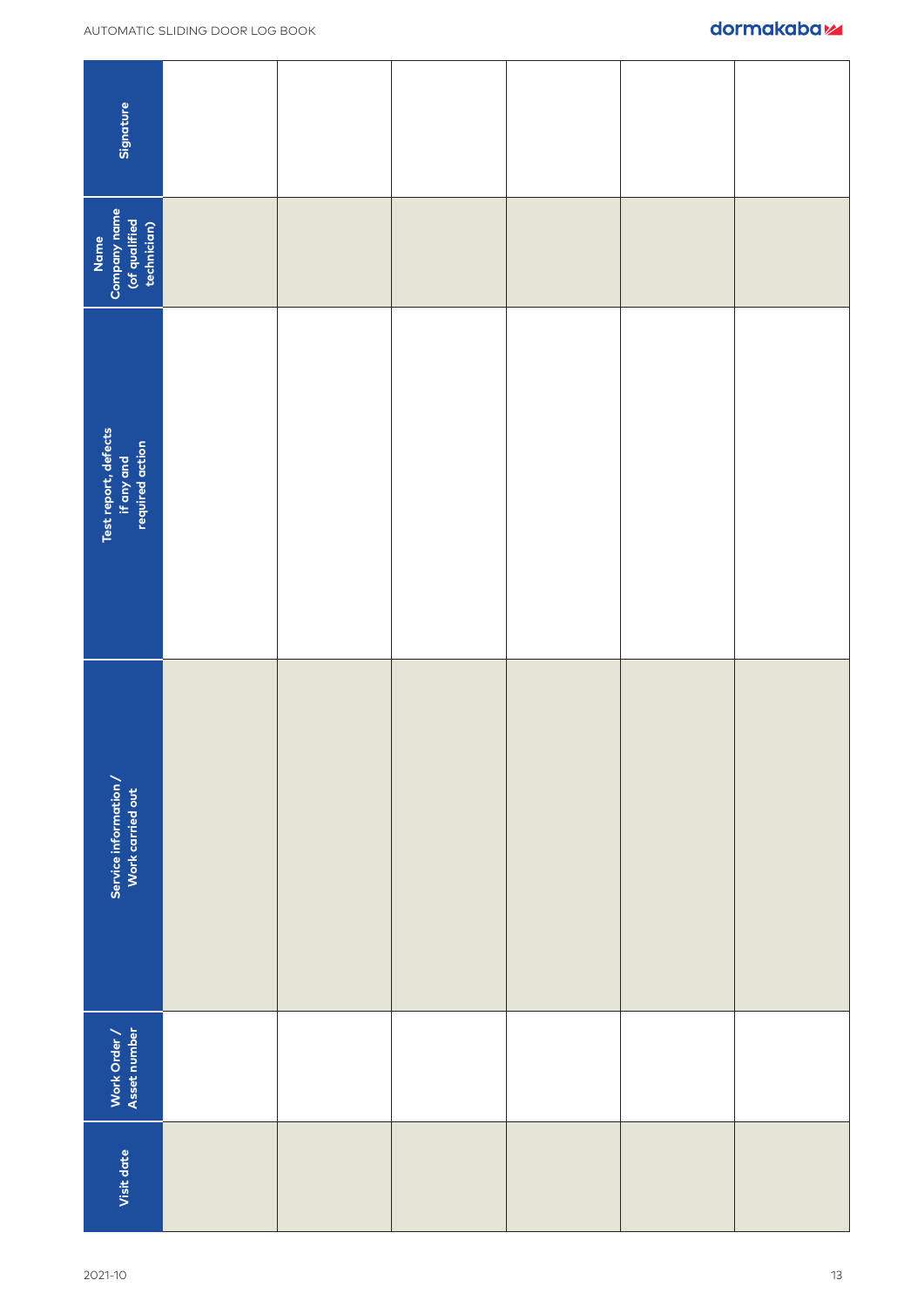| Signature                                             |  |  |  |  |  |  |
|-------------------------------------------------------|--|--|--|--|--|--|
| Company name<br>(of qualified<br>technician)<br>Name  |  |  |  |  |  |  |
| Test report, defects<br>if any and<br>required action |  |  |  |  |  |  |
| Service information /<br>Work carried out             |  |  |  |  |  |  |
| Work Order /<br>Asset number                          |  |  |  |  |  |  |
| Visit date                                            |  |  |  |  |  |  |
| 2021-10<br>14                                         |  |  |  |  |  |  |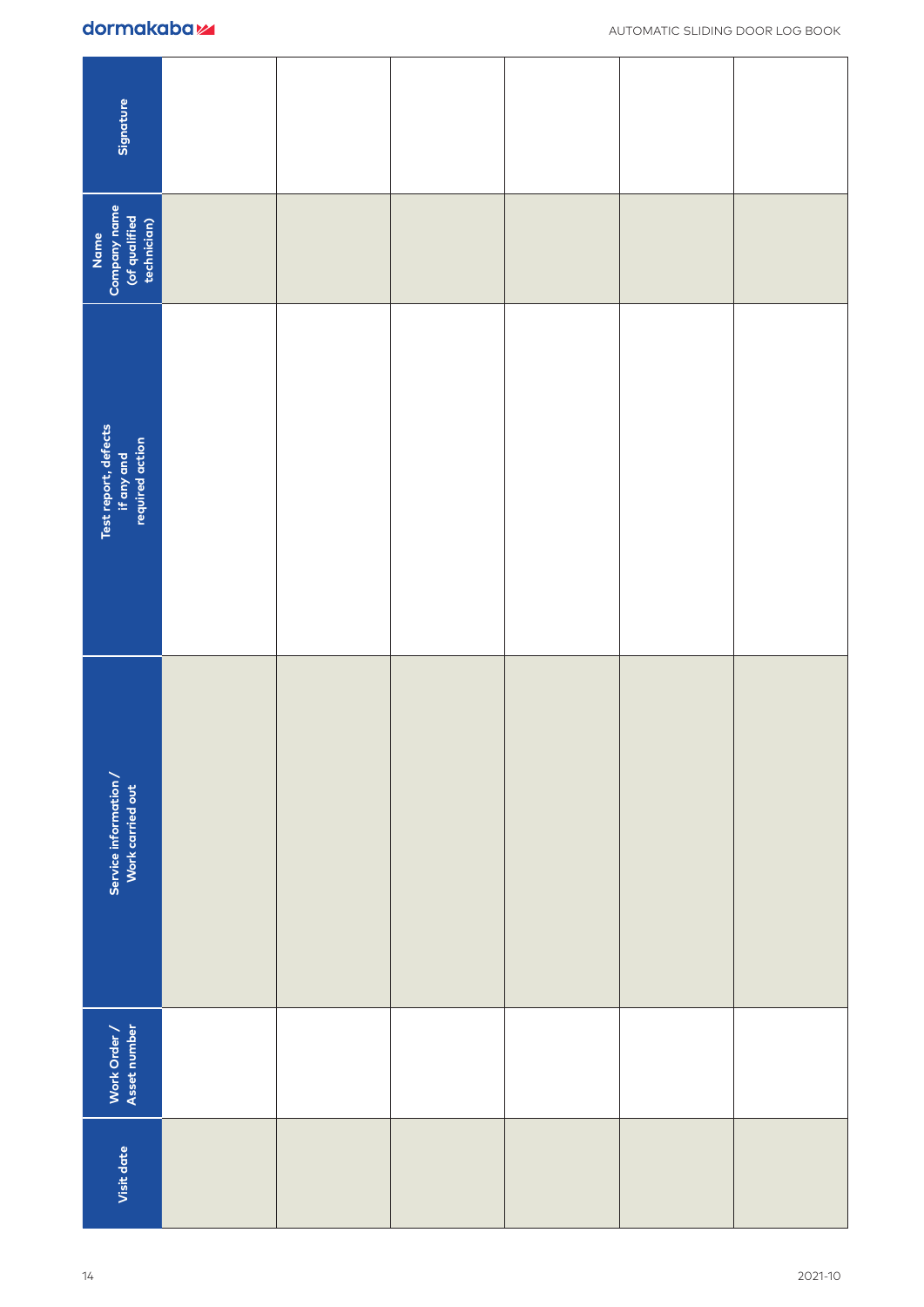| Signature                                             |  |  |  |  |  |  |
|-------------------------------------------------------|--|--|--|--|--|--|
| Company name<br>(of qualified<br>technician)<br>Name  |  |  |  |  |  |  |
| Test report, defects<br>if any and<br>required action |  |  |  |  |  |  |
| Service information /<br>Work carried out             |  |  |  |  |  |  |
| Work Order /<br>Asset number                          |  |  |  |  |  |  |
| Visit date                                            |  |  |  |  |  |  |
| 15<br>2021-10                                         |  |  |  |  |  |  |